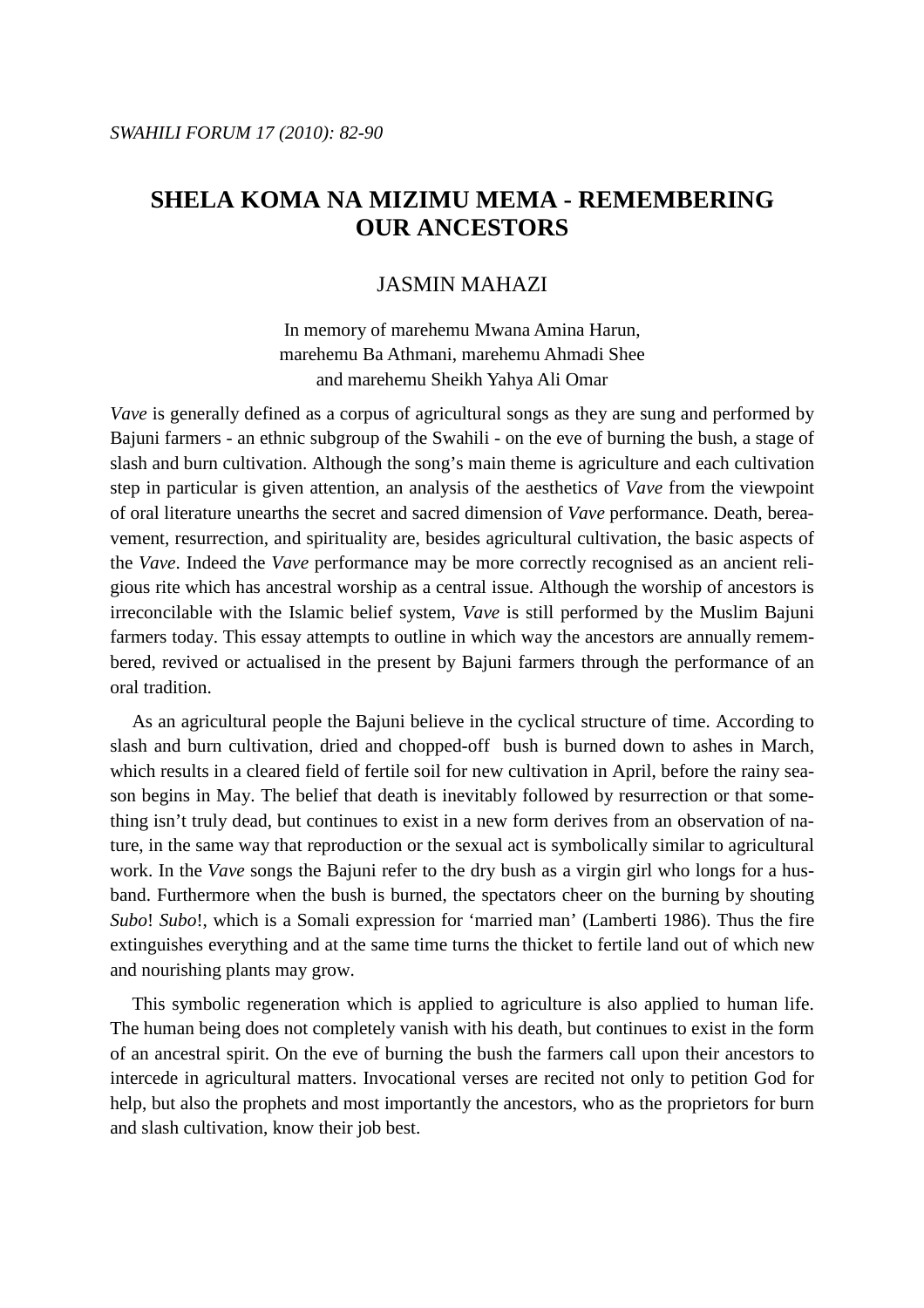The following is an excerpt of the prologue to *Vave a kushika mwichu* 'Chant of seizing the tree' recited by Mohamed Kale, March 2005/Lamu.

- 1. *Bisumila chwambe, mungu chumuombe, mvumba dhivumbe, na iti a nane*  In the name of God,<br>let us entreat God. Creator of cr
- 2. *Iti kaveka, mbingu kachandika*  He laid out the earth, and spread out heaven,
- 3. *Buruhani tele, sambe zondoshele, zandidha mukele, mpaka adani*

they start in Mkalla,

 *dhifungu na kama, mavedha shingoni* 

In the name of God listen,<br>
[like] necklaces and torcs,<br>
powerful things around

5. *Chwambe bisumila, isimu la mola,* 

Let us say in the name of God, in the name of the Lord,<br>when I sleep at night and the Merciful when I sleep at night

6. *Chwambe shela koma, na midhimu mema, na midhimu a nyuma, chukiankuwa* 

Let us mention the chief of ancestors, and the good spirits,<br>also the ancestral spirits, we call also the ancestral spirits,

7. *Jadi na vakaa iti, na vene dhivanda, kina Baba Shali vakichanguliya*

 The lineage of the ancestors of the land, and the owners of the plots of land the lineage of Baba Shali preceded us

8. *Shela koma ni Adamu, na Musa kalamu, Muhamadi muungamu, chumwa kachia auni*

Chief of all ancestors is Adam, and Moses the scribe,<br>Mohamed the confessor, all prophets helped Mohamed the confessor,

Creator of creatures

 *kwa dhake baraka, mwenyi buruhani* 

by His bounty, He who works miracles

An abundance of miracles, do not think they are over,<br>they start in Mkalla and continue to Aden

4. *Bisumila sama, chwambe mambo mema,* 

powerful things around the neck

 *usiku kilala, na ar-rahmani*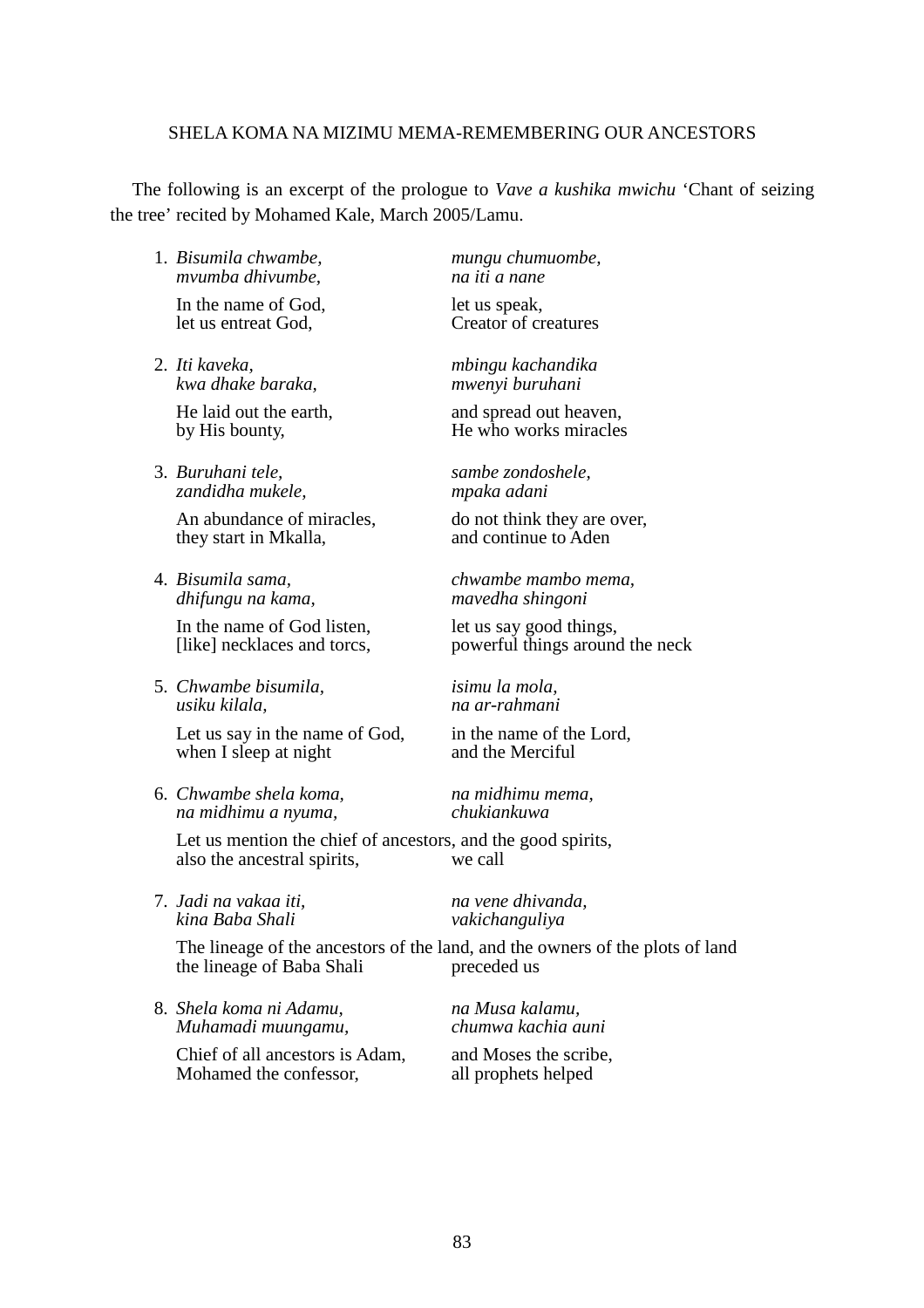| 9. Awali Mungu na chumwa,                         | na majadi a vadhee,                                         |
|---------------------------------------------------|-------------------------------------------------------------|
| kula stadi amali,                                 | kula mali bishee                                            |
| First was God, the prophets,                      | and the lineages of ancestors,                              |
| every expert for his work,                        | every wealth comes from millet                              |
| 10. Shela koma na midhimu,                        | veneve vali vakee,                                          |
| honde wakilima Hombe,                             | vakinosa Ivumbee                                            |
| The chief of ancestors and the ancestral spirits, | when they once were<br>$(living)$ ,                         |
| they were cultivating the fields                  | and irrigating the fields of<br>at Hombe,<br><b>Ivumbee</b> |

From Sacleux's dictionary entry we learn that *shela koma* is an abridged form of *shee la koma* (Sacleux 1939:432 f.). The contraction of *shee* is a kiBajuni variation of *sheikh* (chief) and *koma* according to Sacleux is 'the spirit of the dead'. Thus *shela koma* means 'the chief of ancestors'.

 As you may see in line 8, the farmers prefer to regard Adam, Moses and Mohamed as ancestors rather than as remote prophets. Adam is of special importance, as he is considered to have been the first human being to cultivate, but it is the ancestor Baba Shali and his lineage whose agricultural work is exemplary for the Bajuni farmers today.

 The different *Vave* songs, which are recited in a specific order on the eve of burning the thicket, do not only recount the perilous obstacles a farmer is likely to encounter in his task of preparing the land, but recall each particular step in the work routine of this slash and burn cultivation. The steps a farmer must take, roughly begin with the consultation of the future (*Vave a saa kumi* 'Afternoon chant'), determining the right season for cultivation (*Vave a hesabu* 'Calculation chant', *Vave a subhala kheri* 'Good morning chant' or *Vave a saa nne za usiku* '10 p.m. chant'), surveying the forest (*Vave a kushika mwichu* 'Chant of seizing the tree'), preparing the bush for the burning (*Vave a kumaliza mwichu* 'Chant of finishing the tree') and so forth.

 The details described in the songs on the one hand assist the farmer to re-enact the work routines that his ancestors want him to remember, but most importantly the recitation of each particular step the ancestor took in his work is a repetition- and consequently a reactualization of *illud tempus* 'those old days' in the time of Creation. For instance, the fire for burning the bush is to the present day made by using fire sticks (*mpeketo*), although modern lighters are available and more practical. By the imitation of archetypal gestures and the recitation of verses that manifest ancient farming procedures, the ancestors and their time is annually regenerated or brought to present by *Vave* performers.

 Reactualization of the ancestors is not only achieved by reciting the lyrics, but more interestingly also by the songs' dialogic structure and the call and response component of *Vave*'s performance. The performers group themselves into two parties of three men each. The two parties face each other and become engaged in the verbal exchange of *Vave* verses. Both groups consist of elders of the community and one of them takes up the role of the ancestors.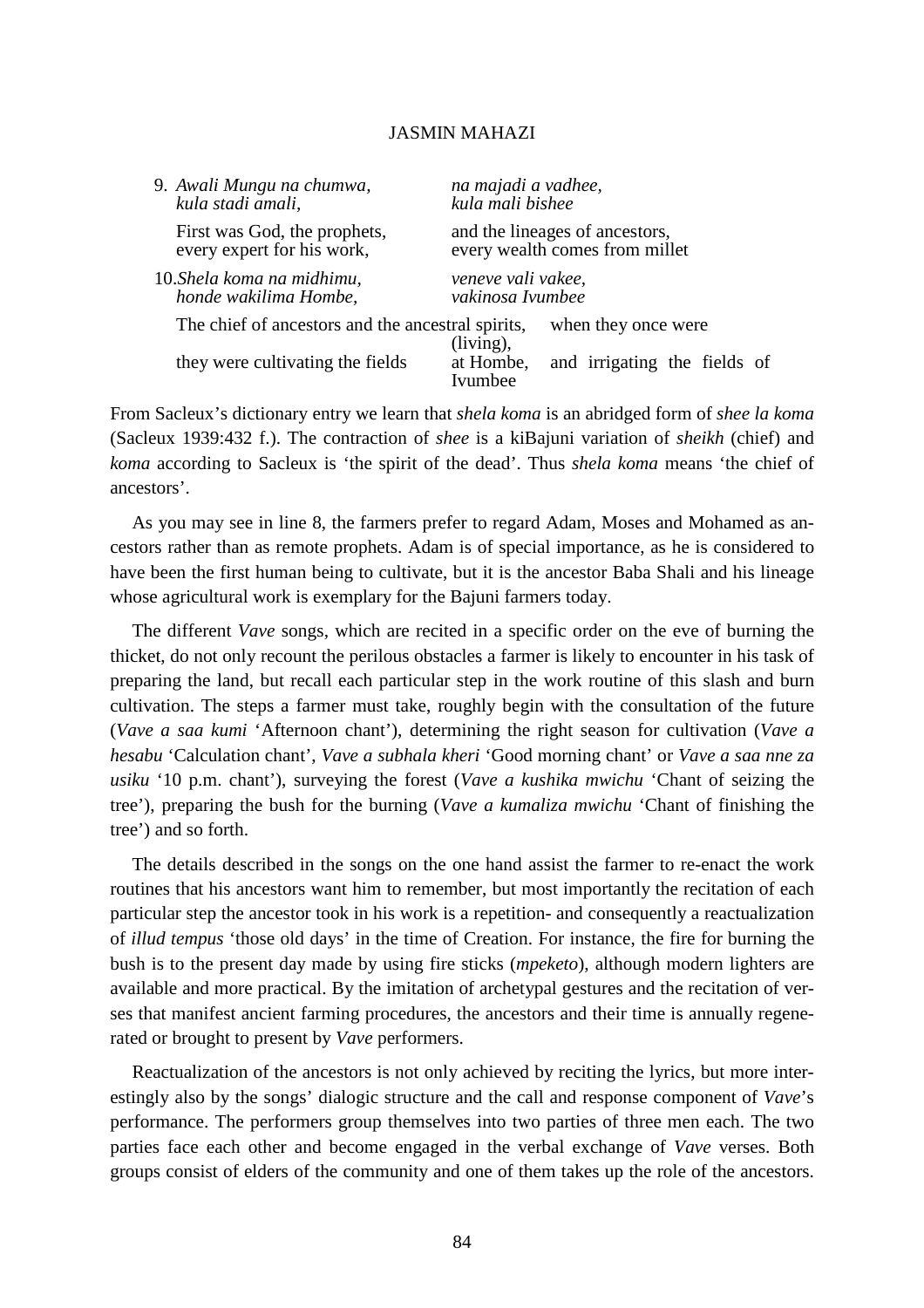The representation of ancestral spirits by one party is not explicitly announced, but emerges through the *Vave* verses this group has to recite. This respective group is considered as the 'visitors' - according to Eliade a kinship term borrowed to describe ancestral spirits who come to visit the present (Eliade 1965).

 Each group has a spokesman who usually stands between his two companions. The speakers then respond to each other in alternative sets of verses like these of *Vave a kupandisha ngeni* 'Chant of welcoming the visitors' (or *Vave a habari* 'Chant of news', *Vave a magharibi* 'Sunset chant') recited by Bwana Msuo, March 2005/Lamu.

1. *Hamuyambo, waume wa mwambo? Wake wa urembo, uhali gani?* 

*Shuwa mbiji limango,* 

How are you, constructors of the building?<br>Launch the *mhiji limango* (field-boat) what is the intention? Launch the *mbiji limango* (field-boat),

3. *Mboni ku matutu? Jumu la vachu, kwa kula muchu ametutumia*

Why is there a crowd? A group of people, everyone is gathered

4. *Hatuyambo, waume wa mwambo, wake wa urembo,* 

we women of beauty, we are safe

5. *Hatuyambo, waume wa mwambo, na dhijana dhechu salimini* 

and our children are safe

6. *Hatuyambo, chwalojenga jingo Shuwa mbiji limango,* 

Launch the *mbiji limango*,

7. *Kwa matutu tumepanga dhicha, dha kondo kuchecha, na ambao hucha kesho nasende*

How are you, men of the forest?<br>Women of beauty, are you of sound h are you of sound health?

2. *Hamuyambo, mwalojenga jengo?* 

We are fine, we men of the forest,

We are fine, we men of the forest,

We are fine,<br>
Launch the *mbiii limango*.<br>
We constructors of the building<br>
what is the intention?

 Communally we arranged for a battle, a war to fight, and who is afraid, should not go tomorrow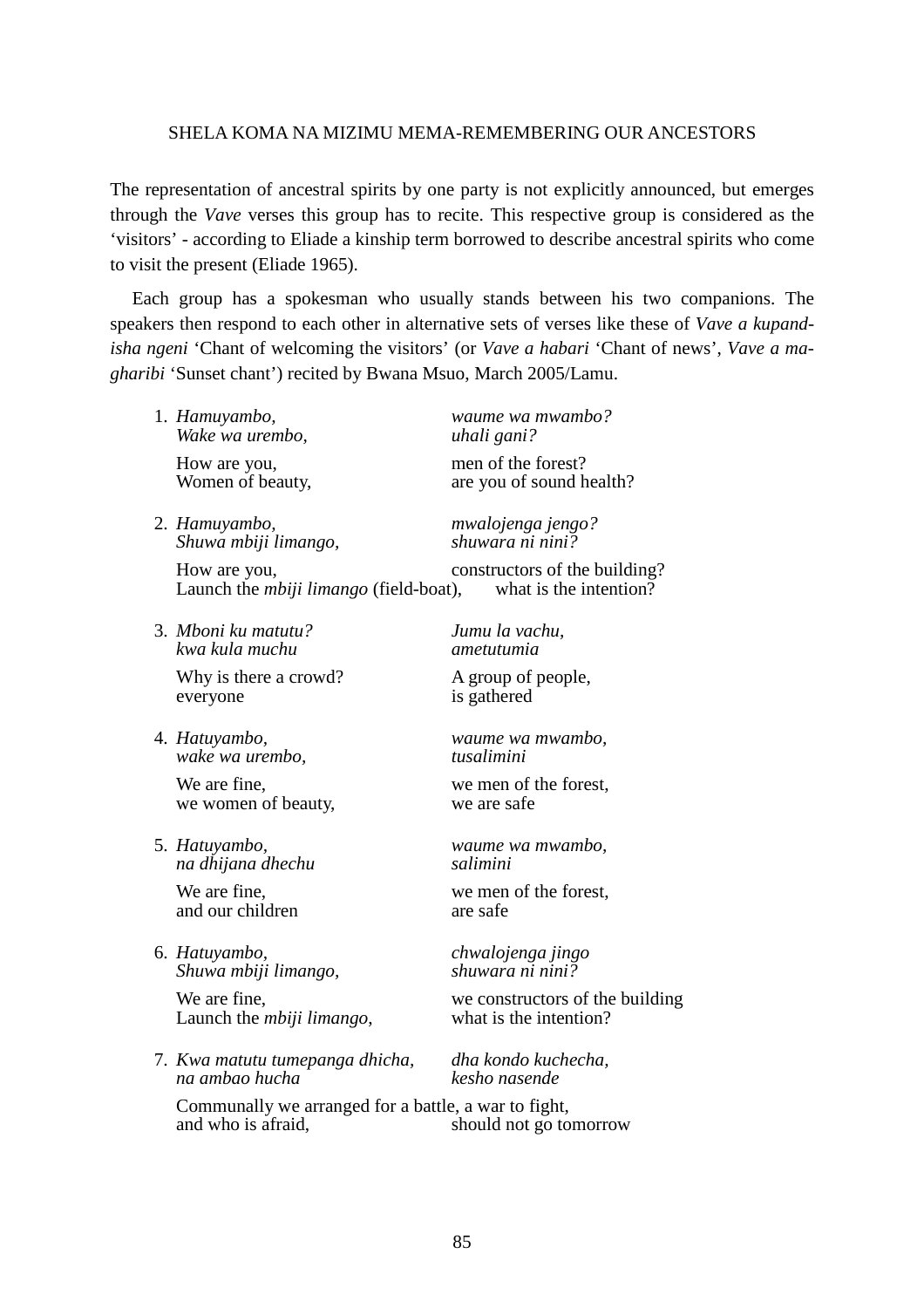| 8. Kongo ngeni,<br>huna masikani,             | uiye iyoni,<br>a nyii wa kukaa                 |
|-----------------------------------------------|------------------------------------------------|
| Welcome guest,<br>you have no dwelling place, | who arrives in the evening,<br>no town to stay |

Through this challenge-response component of *Vave*'s enactment, in which the two groups are engaged in a verbal exchange and one group takes the role of the ancestral spirits, the ancestors are revived or regenerated to the point that one can interact orally and face-to-face with them in dialogue. This verbal interaction includes several poetic devices which are typical in the day-to-day speech of the Bajuni and which emphasizes the dialogic form of oral interaction between two or more parties. One such poetic device is the regular feature of truncation. Truncation is characterised by the saying of a word only halfway, while the listener is expected to complete the word. This device in oral interaction is used to ensure and test the attention of the listener.

We find an example of this device later in the *Vave* song above:

| Takupa haba           | ni ile habari iliyo na kheri,     |
|-----------------------|-----------------------------------|
| Yungwa na Bauri       | tutaipambua                       |
| I give you ne[ $ws$ ] | that is the news of good fortune, |
| Yungwa and Bauri,     | shall we extinguish               |

Another example is taken from *Vave* verses recorded by Marehemu Sheikh Yahya and which are published in Farmer and Forest: Bajuni Agricultural Songs (Omar and Donnelly 1987).

| Nimbwene mambo a dali        | I have seen propi(tious) things         |
|------------------------------|-----------------------------------------|
| Nimbwene mambo yaliyo dalili | I have seen things which are propitious |
| Nimbwene mambo a tama        | I have seen hope (ful) things           |
| Nimbwene mambo yaliyo tamaa  | I have seen things which are hopeful    |

The truncation of a word, which requires the knowledge of the complete word, can be recognized as a kind of riddle. Indeed the riddle is another popular device in Bajuni speech, and one which is essentially dialogic, as a main characteristic of riddles is the prerequisite of two opposing parties - the challenger and the respondent. The following *Vave* excerpt from *Vave a hesabu* 'Chant of calculations' shows how the challenging group sets its riddle verses and how the responding group has to answer (*Vave a hesabu*, recited by Bwana Msuo, March 2005/Lamu).

| 3. Subhala heri wayoli,<br>waungwana hamuyambo?          | Good morning friends,<br>how are you civilized people?   |
|----------------------------------------------------------|----------------------------------------------------------|
| 4. Nchi dhivuli dhivili,<br>kimoya kibula, kimoya suheli | A tree with two shadows,<br>one north, one south         |
| 5. Kambieni cha kibula,<br>cha suheli kimenena nini?     | Tell the northern one,<br>what did the southern one say? |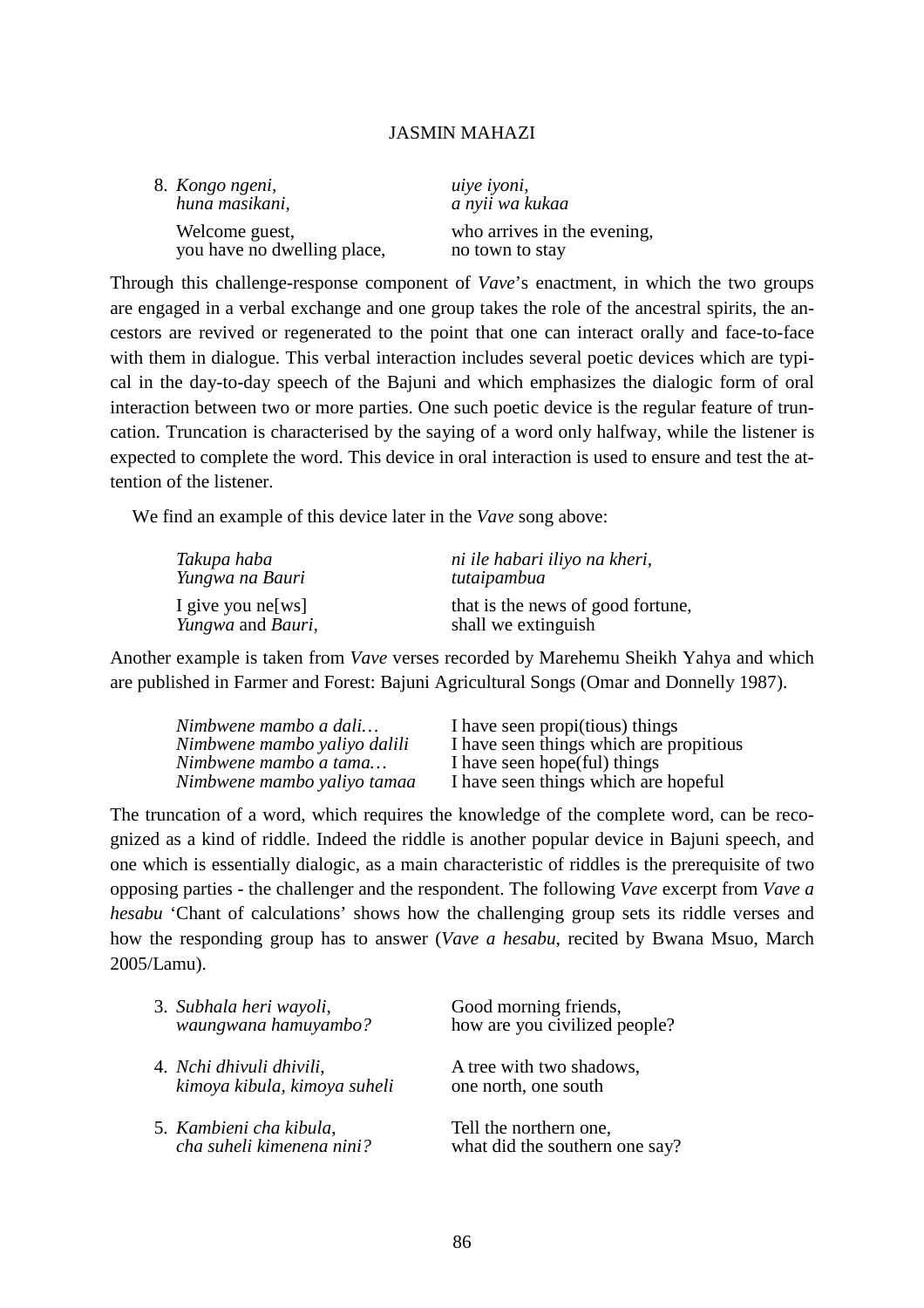| 6. Kimenena dhicha cha kibula,    | War, said the one in the north,         |
|-----------------------------------|-----------------------------------------|
| cha suheli kimenadi amani         | the southern one proclaimed peace       |
| 7. Kimenena kidha cha kibula,     | Darkness, said the one in the north,    |
| cha suheli kimenadi mianga        | the southern one proclaimed brightness  |
| 8. Kimenena dhishindo cha kibula, | Peal of thunder, said the northern one, |
| cha suheli kimenadi matwari       | the southern one proclaimed rain fall   |

The puzzle to be solved here is the picture of a tree with two shadows, one shadow pointing north and the other south. The solution is the Swahili/Bajuni year, which is characterized by two contrasting monsoon winds *kusi* and *kaskazi*, each one blowing for exactly six months in the year. The northern shadow proclaiming war, darkness and peals of thunder is the fierce southeast monsoon *kusi*, while the southern shadow is the symbol for the mild northwest monsoon *kaskazi* bringing peace, brightness and the blessed rain.

 The vital feature of a riddle is its 'hidden meaning' which the responding counterpart must uncover. The intellectual essence of riddles is thus underlined by the metaphorical and the ambiguous. Metaphorical analogy is the most fundamental aspect of a riddle. As we can see from the above excerpt the solution or profound meaning, lying below the surface is not presented in literal terms, but in the same metaphorical manner. The questions set by the challenger concern the Bajuni's agricultural methods and practices and are embodied in the images of the everyday aspects of life and environment. Consider another excerpt from *Vave a hesabu*.

| Chutatedha kwa nemo,                  | bao la dhishimo,      |
|---------------------------------------|-----------------------|
| kikosa nemo,                          | vucha nchaji          |
| We will play with <i>nemo</i> ,       | the board game,       |
| should I fail to take a <i>nemo</i> , | I will use my reserve |

*Nemo* or *kete* is a seed and a preferred game piece for the board game *bao la kete*, widely played all over Africa, and usually referred to in English as 'awari' or 'mancala'. The game is characterized by the placement of these pieces into the hollows on the board, taking pieces from the opponent and putting them into one's own hollows, and if that is not possible, taking pieces from one's reserve and distributing them to all one's other hollows. The movement of taking the pieces out of the hollows is reminiscent of the movement of the hands when scooping the earth to form a hollow to plant seeds. On the other hand, the filling of the hollows with the game pieces serves as a metaphor for the agricultural activity of seed planting in particular. If the respondent succeeds in appropriately answering the riddles, his challenger will recognize him as an initiate to the *Vave* tradition and worthy enough to represent the spirits of the ancestors.

 To summarise, I venture to say that poetic devices such as truncation, riddles and metaphors help to create a vivid scene in which elders of the present can verbally interact with ancestral spirits in dialogue form.

Several aspects of the *Vave* performance are in accordance with what Eliade ennumerates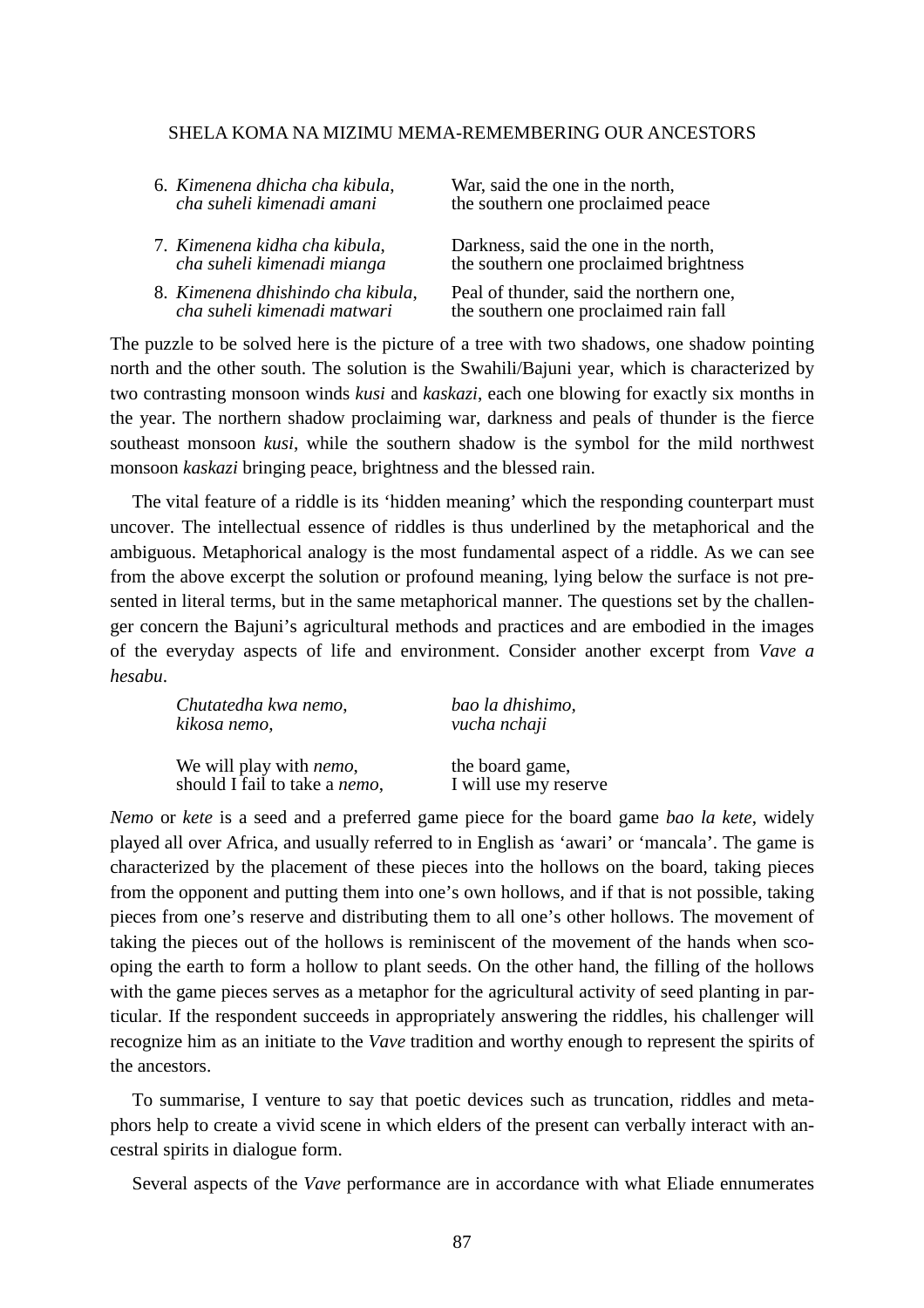as characteristics of periodic New Year's festivities (Eliade 1965:51f.). Such according characteristics are among others the 'presence of the dead', the 'repetition of archetypal gestures' and the 'ritual/ceremonial combat' between two groups of actors. In a broad sense one could recognize the call-and-response component of *Vave*'s enactment by two groups as a kind of verbal combat between two parties in accordance with Eliade's 'ritual combat' (Eliade 1965:53f.).

 The 'presence of the dead' at a *Vave* occasion is acknowledged by the people involved and is confirmed by the strewing of corn as an offering to the ancestors who inhabit the land which is to be burned. (Corn was also strewn in the rooms of a house at a child's naming ceremony). That the annually performed *Vave* festivity might once have been a New Year's ceremony is also confirmed by a special meal, the *kijojo* (a kind of sweet rice-bread), which is only cooked on the eve of burning the bush, and by Shela people on Nairuzi - the Persian New Year's day which is celebrated by some Swahili.

 As Eliade states "a dance always imitates an archetypal gesture or commemorates a mythical moment. ... It is a repetition, and consequently a reactualization of illud tempus, 'those days'." Further on he says that "at the end of the year in the expectation of the New Year there is a repetition of the mythical moment of the passage from chaos to cosmos" (Eliade 1965:54).

 The *Vave* ceremony incorporates two modes of performances; the above-mentioned recitation of *Vave* verses by two groups in the call-and-response manner, and a vigorous ritual dance called *Randa*, in which the two parties of elders reciting *Vave* join with the remaining male audience to form a circle. While they move around the circle a skilful wordsmith improvises verses, which relate to the current situation and are repeated by the whole group a number of times before the wordsmith casts another verse into the group, which has to be repeated for a while.

 The improvised verses may, among other things, mention the names and deeds of the recently deceased. This makes some participants start weeping and enter what might be called a state of mourning, which is regarded as a part of the *Vave* rite. While the men join in the vigorous dance, the women tap with mangrove bars in a steady rhythm on a mangrove trunk.

 The *Vave* recitations, lasting from dusk till dawn, are interrupted by several of these *Randa* dance sessions. One could associate these recurring passages from *Randa* to *Vave* and *Vave* to *Randa* with the repetition of the mythical moment of the passage from chaos to cosmos. The *Randa* circle in which the 'living' dance together with those representing the 'ancestral spirits' symbolises chaos, while the recitation of *Vave* verses in two aligned groups which separate the 'living' from the 'dead' creates cosmos.

 Not only does mentioning the recently deceased lend the *Vave* and *Randa* ceremony a solemn touch, but also the style of vocalising the *Vave* verses. *Vave* recitations are characterized by a very low (stressed voice) tone and a relatively high pitch. The speed of delivery of a line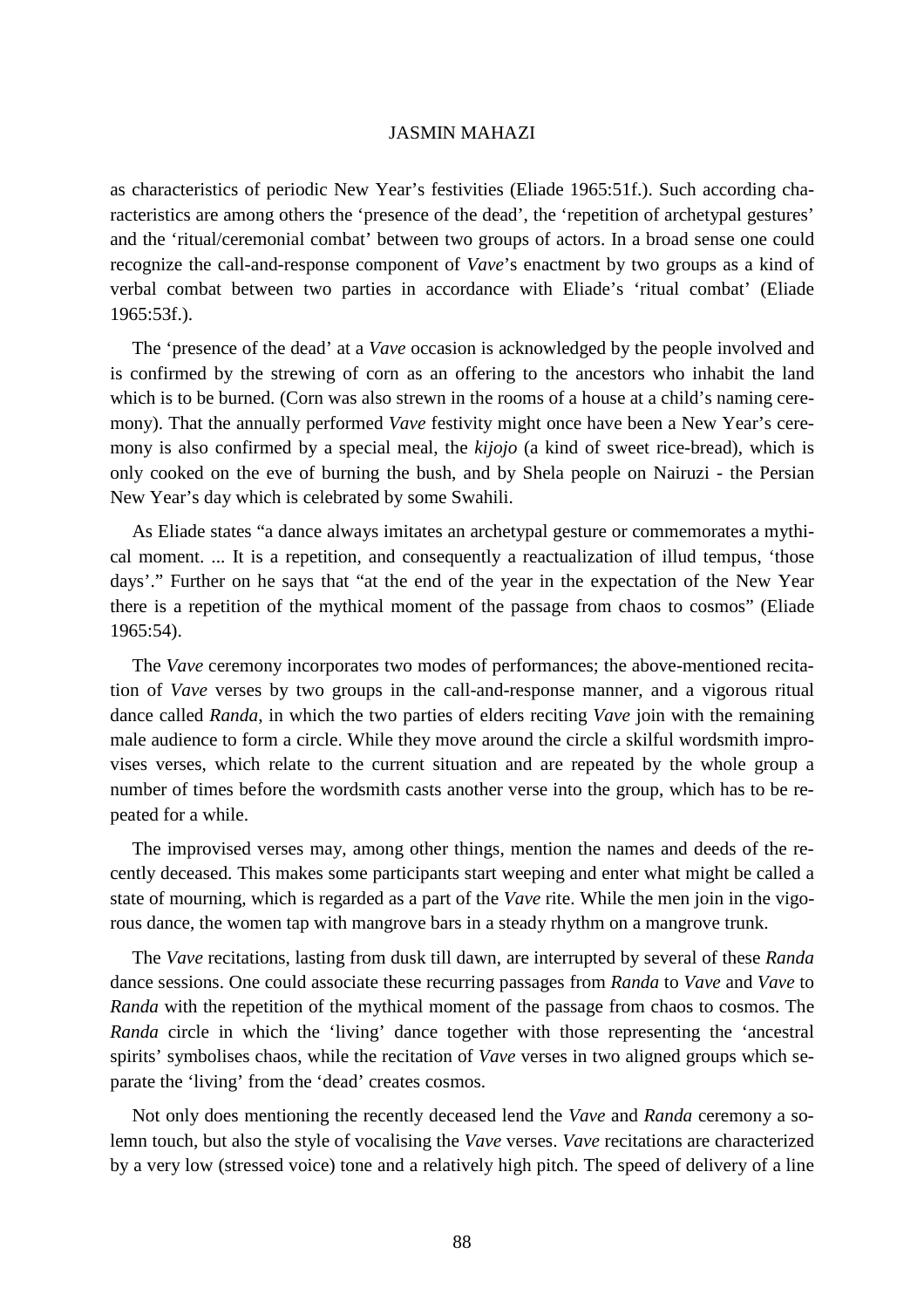or verse starts out slow and accelerates over the course of the recitation. This is accompanied by a fall in pitch in each verse, in which the voice becomes a mumble and tails off at the end of each verse, so that it becomes inaudible, except to a few. As Okpewho explains, when oral literature is delivered at a high speed the emphasis is on "the continual flow of utterances, which need not be linked by any apparent intellectual thread, but which are united by their cumulative emotional effect" (Okpewho 1992: 131). *Vave*'s melody, which is characterized by wailing and lamentation, recalls elegiac poetry such as dirges.

 What I cannot fully describe (nor can it be recreated even with audio-visual recordings) is the powerful sacred, spiritual and transcendent atmosphere, which is particularly created by this style of vocalisation, the mourning participants and the intoxicating scent of incense which is burned on that occassion. The solemn atmosphere one experiences at a *Vave* performance makes the Bajuni consider *Vave* to be a dirge. *Vave ni kiliyo cha wakulima* ('*Vave* is the cry of the farmers') is how my key interviewees Bwana Msuo and Madi Kale defined it.

 This essay closes with the tradition of how the *Vave* originated, as told by marehemu Maalim Sheikh Yahya Ali Omar six years ago:

Very long ago, a man Juta wa Kisimbe Kondo and his son Pandeye went into the forest to cut trees. One day the father told Pandeye to climb on top of the *ndachidachi*. The *ndachidachi* was a very big tree and had a lot of bushes, vines and branches surrounding it.

So the boy realised he couldn't climb that tree and asked his father: "Nipandeye imi hapa yuu la ndachidachi? Maana tini kuna nachi, kachi kuna noka, yiuu kuna noki hunduma vachu. Pandeye imi?" ("How shall I climb the ndachidachi? For at the bottom of the tree there is a Water Buffalo, in the middle there is a snake and at the top there are bees that sting people. How shall I climb it?")

Thereupon the father answered: "Katunde bunduki umvue nachi, utunde simbo umvue noka, utunde na ntungo umvue noki. Panda kwa mimba ushukile kwa machumbo." ("Get a gun and shoot the buffalo, get a stick and kill the snake and get a torch and chase the bees. Climb up 'in pregnancy' (i.e.: to climb up by using the chest and come down with your belly).") The water buffalo, the snake and the bees were merely metaphors, for the bush at the bottom of the tree, the vines in the middle and the branches at the treetop.

The boy, however, couldn't climb the *ndachidachi*, but his father could. That is why the father climbed the tree. He took a gun and shot the buffalo, then he took a stick and killed the snake and he climbed on the very top, to chase the bees with fire and smoke. Then he lost his footing and fell down into the sharp edge of a cut branch. The father died.

Pandeye wailed about his father's misfortune and cried out for him in pain: "Yoo vave!" instead of "Yoo babe!". This was the occasion when *Vave* -'the dirge', which annually revives our ancestors, was born.